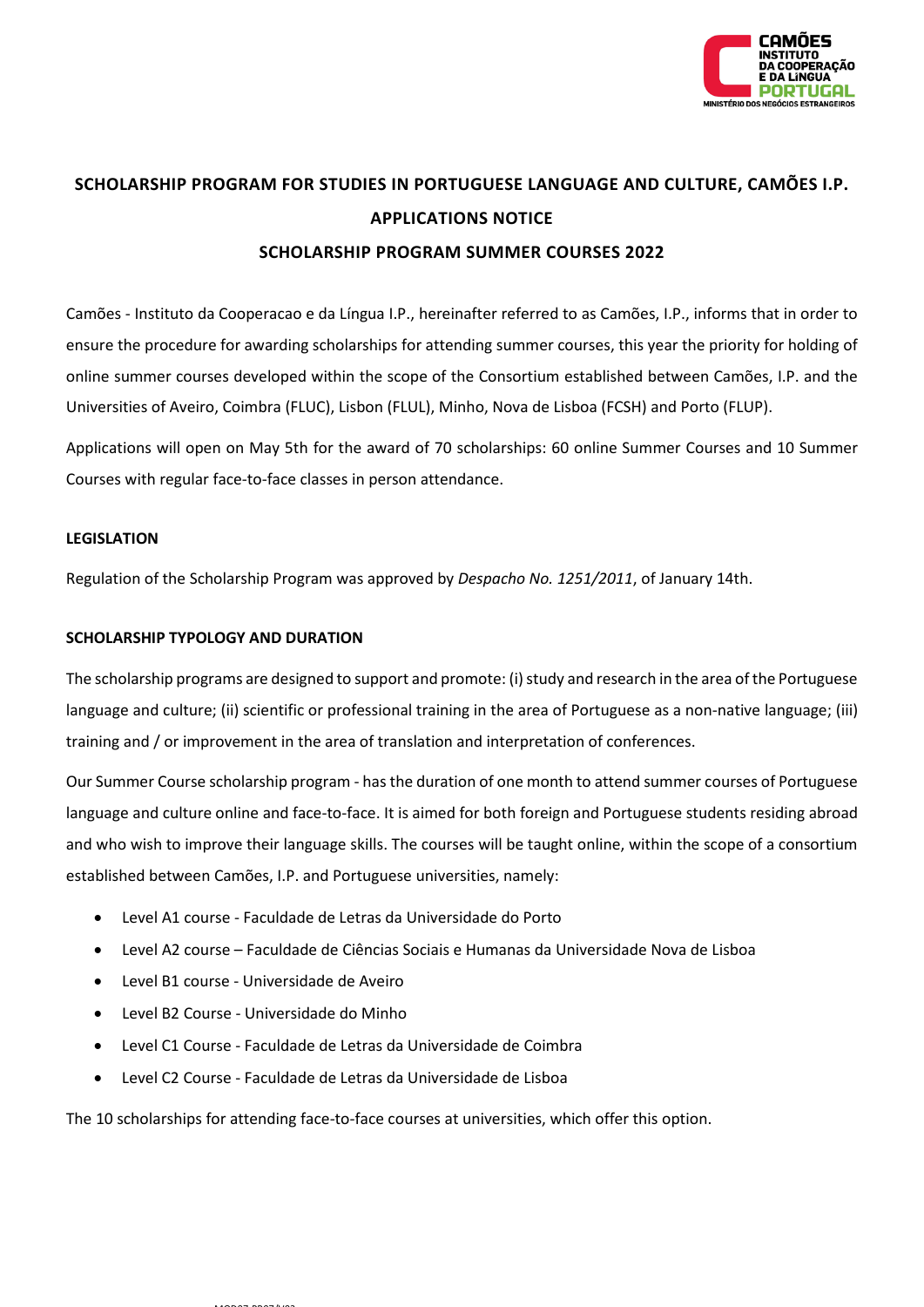

### **GRANT SUBSIDIES**

The scholarship consists of the attribution of a monthly subsidy. Camões IP will take payment of the registration fee directly to each University selected by the candidate, from among the institutions that make up the Consortium.

- Subsidy for the Summer Course Program ODA countries (online courses)  $100 \epsilon$ ;
- Registration fee (online courses) 300 €.
- Summer Course Program Subsidy (in person attendance) 500  $\varepsilon$ ;
- Registration fee (in person attendance) 340  $\epsilon$ .

Payments of the subsidies will be made by bank transfer, to the account indicated by each scholarship holder.

#### **FINANCIAL REGIME**

The fellow is responsible for ensuring all the technical conditions necessary to attend the online course, and all expenses resulting from it will be his sole responsibility.

For the attendance of face-to-face courses, all expenses with travel and accommodation are the responsibility of each grantee.

#### **FINANCING**

The awarded scholarships will be co-financed by funds from the State Budget of Camões, I.P./Ministry of Foreign Affairs and, when eligible, by funds made available under the statute of the *Empresa Promotora da Língua Portuguesa (EPLP).*

### **STARTING PERIOD**

The awarded scholarships are to attend the summer programs in the year 2022.

### **APPLICATIONS DEADLINES**

Applications will be open from the 5th of May to the 22th of May (17h00, Lisbon time)

### **APPLICATION DOCUMENTS**

Applications, as well as the application form and supporting documents, must be submitted electronically through the form available at:

Online courses - <http://bit.ly/cursosverao2022>

Face to face courses - <https://portalservicos.instituto-camoes.pt/>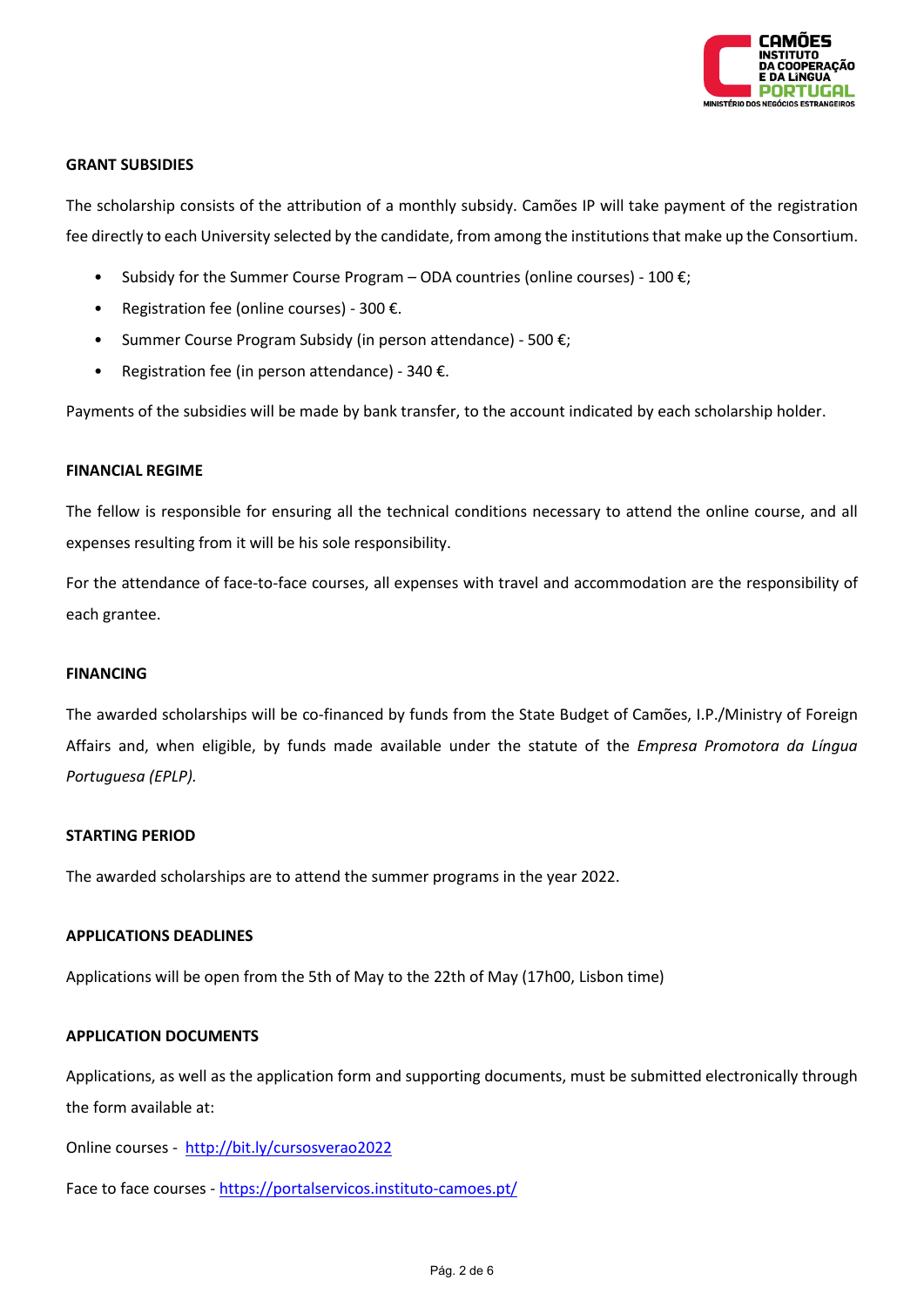

Each candidate is responsible for enrolling in the summer course on the platform of the selected University, having to present, in the application for the Camões, IP scholarship program, the respective proof of enrolment in the intended summer course at any of the referred Universities previously.

Applications submitted by other means, either in person or electronically, will not be accepted.

During evaluation of the applications, documents that are not in Portuguese or English will not be considered. Documents that are not in Portuguese or English will have to be accompanied by the respective notary certified translation.

- Proof of educational qualifications;
- Portuguese language training certificates (optional);
- Curriculum vitae;
- Motivation letter, in which the candidate clarifies the reasons that led him / her to make this application: to what extent he / she considers that the award of the scholarship will contribute, in the future, to his / her professional career; promoting Portuguese language and culture (between 100 and 400 words).The document must indicate the level of proficiency conferred by the course you will attend.
- Two recommendation letters issued by two people of recognized repute, preferably by university professors in the Portuguese area.

The grant is dependent on the fulfilment of the requirements referred in the present notice and the required documentation.

#### **EXCLUSIONS**

False statements by the candidate (s) is a reason for excluding the respective application.

Documents that do not comply with the aforementioned obligation will not be taken into account for the purpose of evaluating or awarding a scholarship.

Each application admitted the meets the admissibility criteria, will be evaluated by the members the selection jury.

### **EVALUATION OF APPLICATIONS**

Applications are evaluated by the following members of the jury:

- President: Rui Vaz (Director of Language Services)
- 1st juror: Pedro Carlos (Head of Division for the Coordination of Portuguese Education Abroad DCEPE)
- 2nd juror: Paula Alves (DCEPE)
- 1st Substitute: Anna Amado (DCEPE)
- 2nd Substitute: Toríbia Cancela (DCEPE)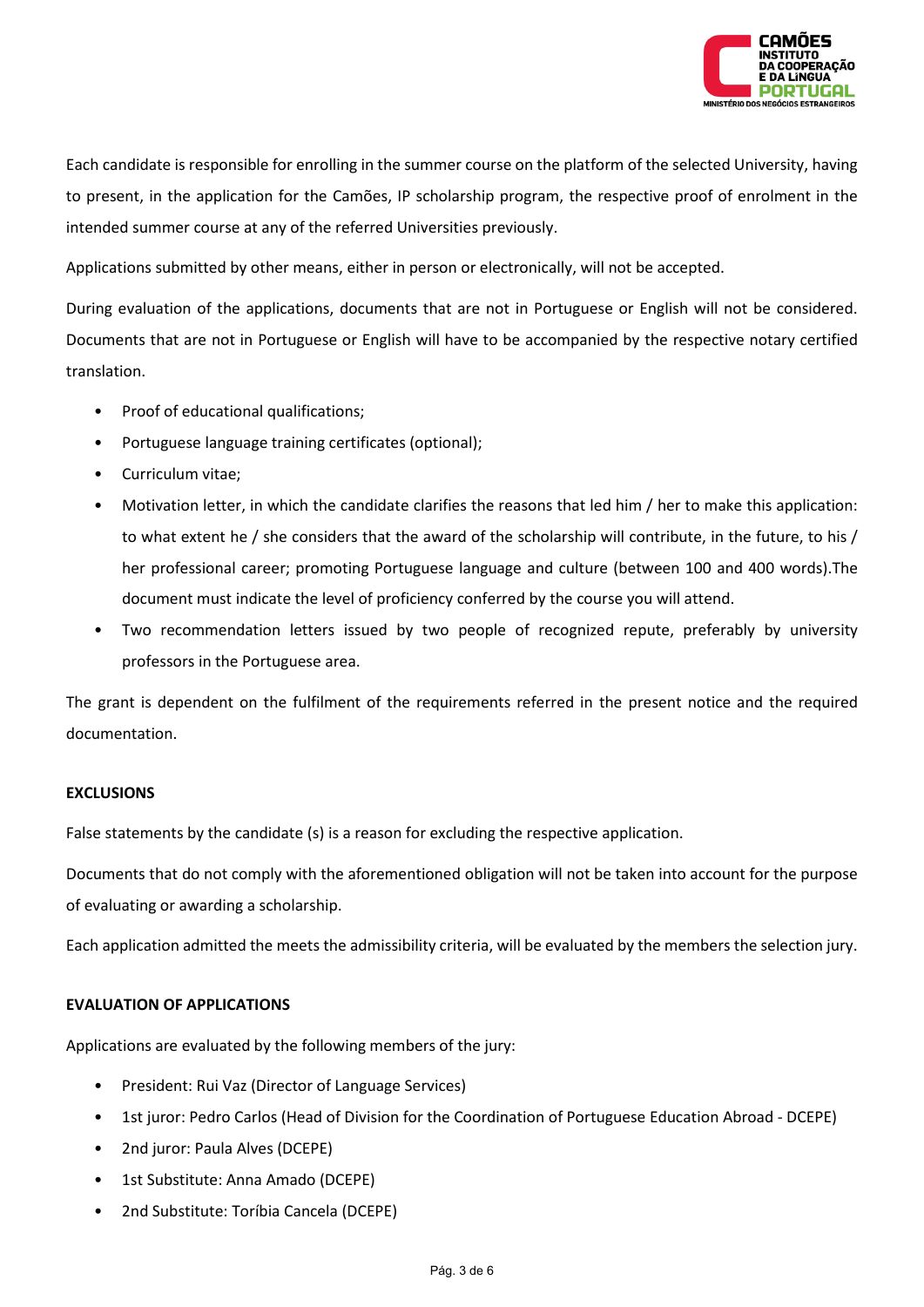

- Scholarship selection:
- Priority will be given to candidates whose scholarship is assigned to cooperation protocols or agreements.

Applications will be analysed taking into account the following priorities:

- the bilateral agreements signed by Camões, I.P., with foreign countries and institutions;
- projects within training programs of Camões, I.P. in the area of the Portuguese language and culture, in cooperation with Portuguese and foreign institutions;
- introduction of Portuguese language and culture programs in the geographical areas influential to Camões, I.P. (Ibero-American countries, Eastern European countries, Maghreb and Southern Africa);

The results are publicised on the Camões, I.P. website, within thirty working days from the deadline for the submission of applications.

# **RESULTS**

The results are publicised on the Camões, I.P. website at: [http://www.instituto-camoes.pt/activity/o-que](http://www.instituto-camoes.pt/activity/o-que-fazemos/bolsas-estudo/bolsas-camoes/bolsas-lingua-cultura/candidaturas-linguaa)[fazemos/bolsas-estudo/bolsas-camoes/bolsas-lingua-cultura/candidaturas-linguaa](http://www.instituto-camoes.pt/activity/o-que-fazemos/bolsas-estudo/bolsas-camoes/bolsas-lingua-cultura/candidaturas-linguaa)

The results will be communicated to the candidates for the purpose of possible complaints, through e-mail.

After examining the allegations, the jury draws up the final ranking list of candidates, approved by the President of Camões, I.P. and publicised on the Camões, I.P. website.

### **COMPLAINTS**

After communicating the provisional list of evaluation results, candidates have the right to complaint within a period of 5 working days.

The candidate (s) must present the arguments they consider relevant to substantiate their complaint, which will be subsequently analysed by the members of the jury. After this period, a new ranking list of candidates will be drawn up with the final results.

### **NON-DISCRIMINATION AND EQUAL ACCESS POLICY**

Camões, IP, promotes a policy of non-discrimination and equal access, so it will not be able to privilege, benefit, harm, deprive any right or exempt from any duty the candidates due to ancestry, sex, race, and language, territory of origin, religion, political or ideological beliefs, education, economic status, social status or sexual orientation.

### **EXCLUSIVITY**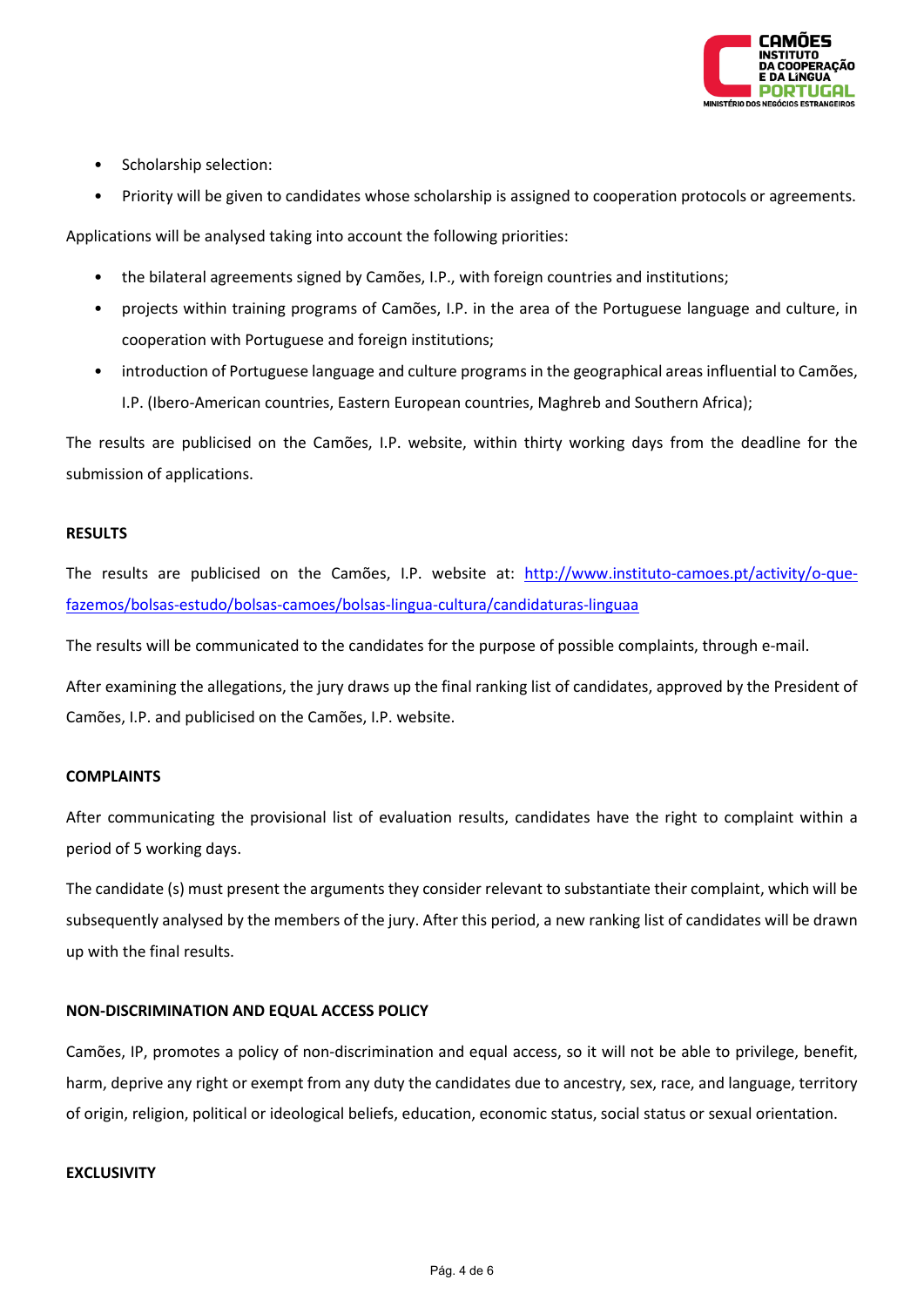

It is expressly forbidden to accumulate scholarships granted by Camões, I.P., with any other grants of the same nature awarded by another Portuguese institution.